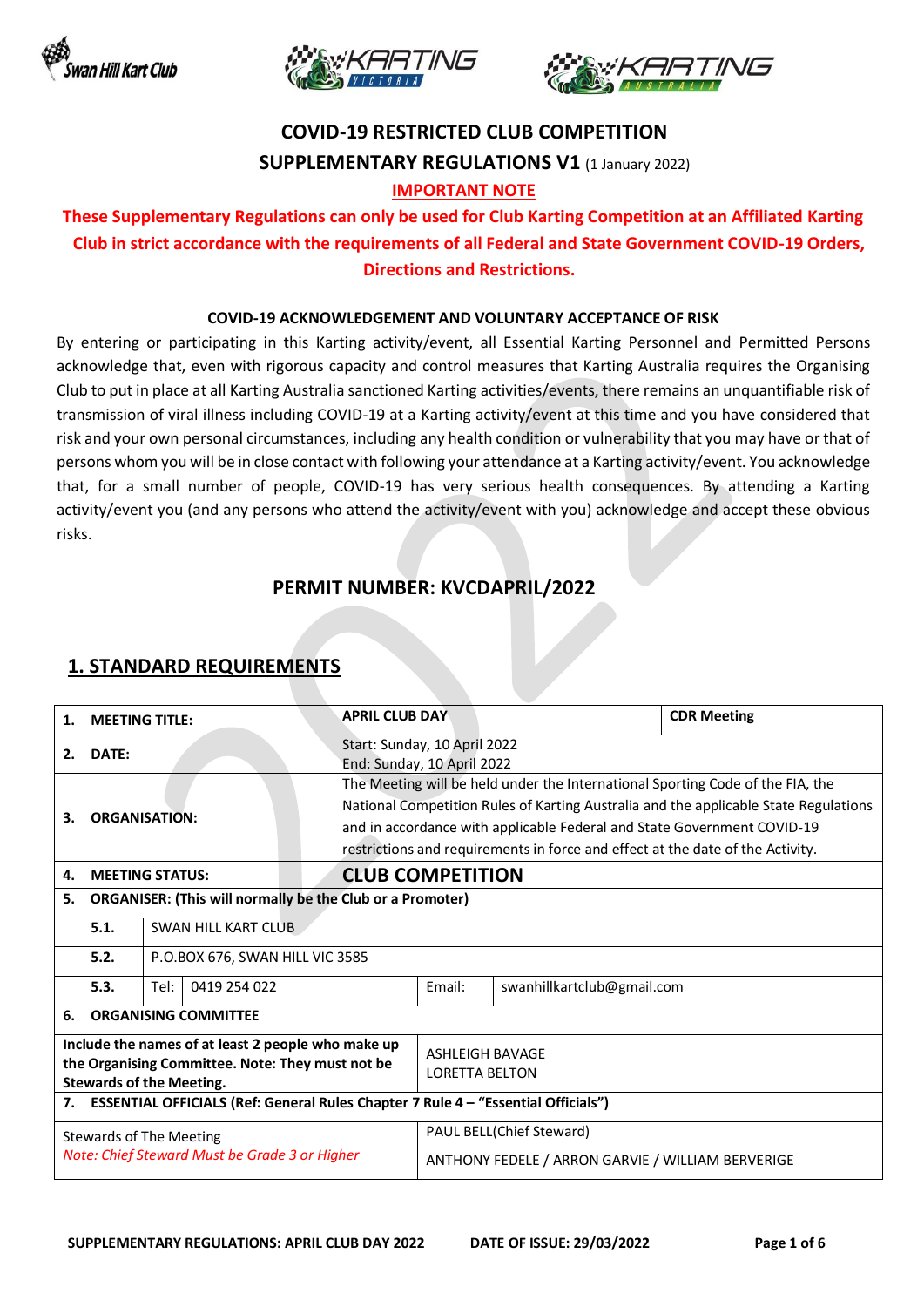





| Clerk of the Course                                                                              | <b>HOWARD McGINNISKIN</b>                                   |  |  |  |
|--------------------------------------------------------------------------------------------------|-------------------------------------------------------------|--|--|--|
| Note: Up to 35 Entries May be Grade 4 or Higher. More than 35 Entries* Must be Grade 3 or Higher |                                                             |  |  |  |
| * See General Rules Chapter 7 Rule 4 Guidance Note 2                                             |                                                             |  |  |  |
| Chief Scrutineer: May be Grade 4 or Higher                                                       | <b>ROB BENNETT</b>                                          |  |  |  |
| Timekeeper:                                                                                      | <b>ASHLEIGH BAVAGE</b>                                      |  |  |  |
| <b>Emergency and Medical Services:</b>                                                           | ARRON GARVIE / COLLEEN MALONY                               |  |  |  |
| <b>OTHER OFFICIALS</b><br>8.                                                                     |                                                             |  |  |  |
| Assistant Clerk Of The Course:                                                                   |                                                             |  |  |  |
| Starter                                                                                          | <b>TRAVIS MCNIVEN</b>                                       |  |  |  |
| <b>Scales Marshal</b>                                                                            | <b>WILLIAM BEVERIDGE</b>                                    |  |  |  |
| <b>Scrutineers</b>                                                                               | BRODIE WORNER / JEREMY WATSON / PETER HAYES / ROB BENNETT   |  |  |  |
| Flag / Lights Marshal                                                                            | <b>SHKC MEMBERS</b>                                         |  |  |  |
| <b>CIRCUIT DETAILS</b><br>9.                                                                     |                                                             |  |  |  |
| <b>Circuit Name:</b>                                                                             | <b>SUN CENTRE KART WAY</b>                                  |  |  |  |
| <b>Circuit Address:</b>                                                                          | SWAN HILL MOTORPLEX, SEA LAKE-SWAN HILL ROAD, SWAN HILL VIC |  |  |  |
|                                                                                                  | 3585                                                        |  |  |  |
| <b>Track Length:</b>                                                                             | 832 Metres                                                  |  |  |  |
| <b>Direction Of Racing:</b>                                                                      | Clockwise                                                   |  |  |  |
| <b>Track Density:</b>                                                                            | 32                                                          |  |  |  |
| <b>Notice Board:</b>                                                                             | <b>REAR OF GRID</b>                                         |  |  |  |
| <b>Stewards Office:</b>                                                                          | OPPOSITE MAIN STRAIGHT-NEXT TO RACE SECRETARY OFFICE        |  |  |  |
| <b>Mechanical Breakdown Lane:</b>                                                                | Will Not be in use at this Meeting.                         |  |  |  |
| Parc Fermé                                                                                       | <b>INGRID &amp; LEFT OF SCALES AREA</b>                     |  |  |  |

### **2. ADMINISTRATION**

| 1.                                | Anyone that holds a KA karting licence may compete at club events                                                                                                                                                                                                                            |                 |            |                                                                         |  |  |
|-----------------------------------|----------------------------------------------------------------------------------------------------------------------------------------------------------------------------------------------------------------------------------------------------------------------------------------------|-----------------|------------|-------------------------------------------------------------------------|--|--|
| 2.                                | The Club must maintain a register of all permitted persons who enter the Circuit for the<br>Event.                                                                                                                                                                                           |                 |            |                                                                         |  |  |
| 3.                                | The number of entries in the Event is strictly limited by Government Directions/Orders.<br>Pre-entry for the Event is essential. There will be NO ENTRIES ACCEPTED ON THE DAY.                                                                                                               |                 |            |                                                                         |  |  |
| <b>COMPETITION GROUPS</b><br>4.   | The Competition Groups listed below are permitted to compete at this Meeting.<br>Competition Group names as listed in the 2022 Australian Karting Manual Competition<br>Rules Chapter 5 Rule 7 must be used.<br>See the Important Notes for Clubs About 4SS Racing (Class Rules, Chapter 20) |                 |            |                                                                         |  |  |
| <b>Competition Group</b>          | <b>Eligible Classes for each Competition Group</b>                                                                                                                                                                                                                                           |                 |            |                                                                         |  |  |
| Cadet                             | Cadet 9                                                                                                                                                                                                                                                                                      | Cadet 12        | Cadet 4SS  | <b>NOTE: Cadet 9 and Cadet 4SS MUST be</b><br>arranged behind Cadet 12. |  |  |
| <b>Junior (Lower Performance)</b> | KA4                                                                                                                                                                                                                                                                                          | 4SS Junior      | Yamaha     |                                                                         |  |  |
| Junior (Higher Performance)       | KA3                                                                                                                                                                                                                                                                                          | KA <sub>2</sub> | Junior Max | Junior Performance                                                      |  |  |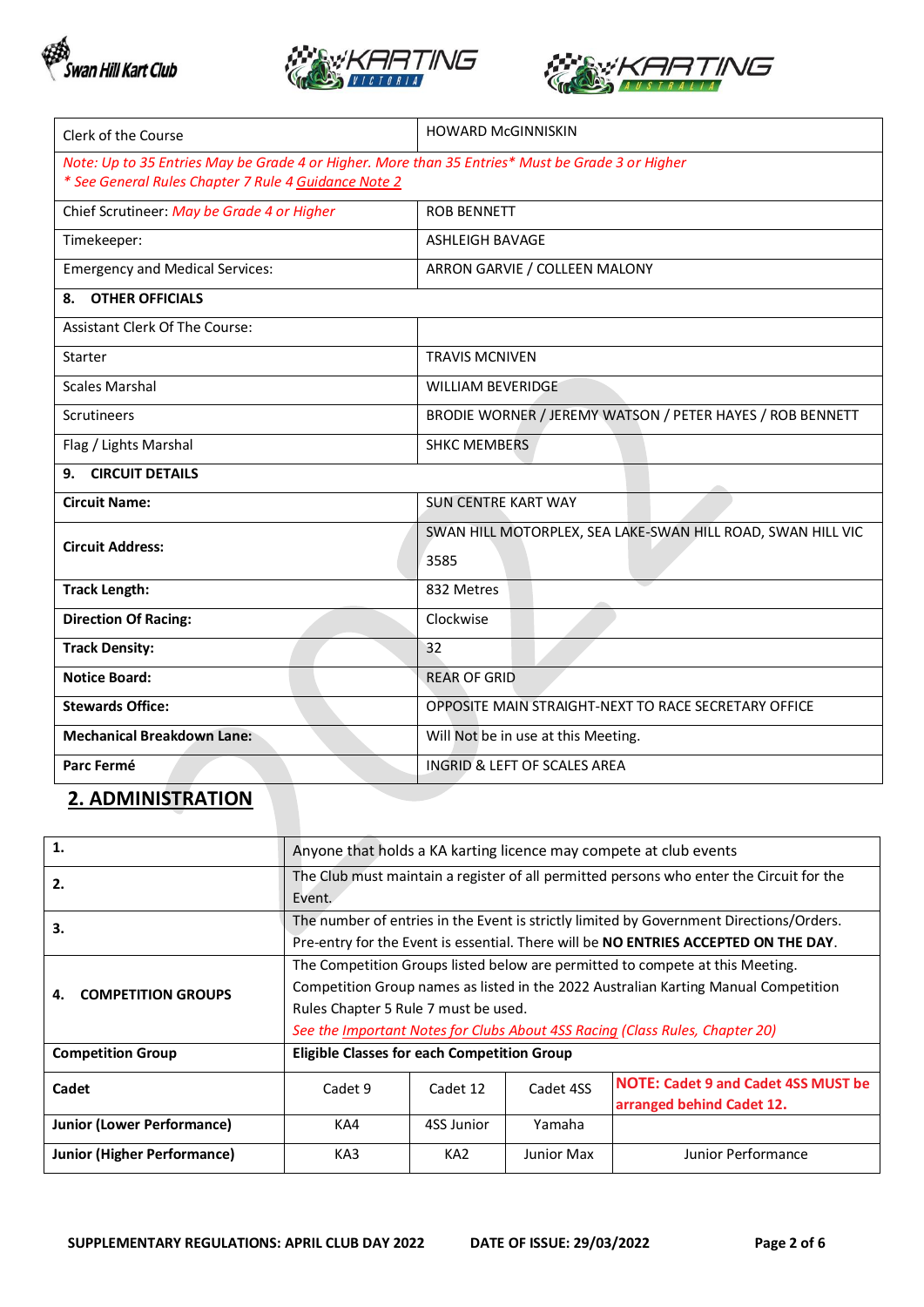





| <b>Senior 4 Stroke</b>                                                                                                                                                                                                                                                                                                                                                                                                                                                           |                                                              | 4SS Senior                                                                                                                       | 4SS<br>Supermaxx |         |                                                                                                                          |  |
|----------------------------------------------------------------------------------------------------------------------------------------------------------------------------------------------------------------------------------------------------------------------------------------------------------------------------------------------------------------------------------------------------------------------------------------------------------------------------------|--------------------------------------------------------------|----------------------------------------------------------------------------------------------------------------------------------|------------------|---------|--------------------------------------------------------------------------------------------------------------------------|--|
| <b>Senior (Lower Performance)</b>                                                                                                                                                                                                                                                                                                                                                                                                                                                |                                                              | KA4                                                                                                                              | KA3              | Yamaha  | TaG 125 Restricted                                                                                                       |  |
| <b>Senior TaG</b>                                                                                                                                                                                                                                                                                                                                                                                                                                                                |                                                              | <b>TaG 125</b>                                                                                                                   | X30              |         |                                                                                                                          |  |
| <b>Open Performance</b>                                                                                                                                                                                                                                                                                                                                                                                                                                                          |                                                              | KZ2                                                                                                                              | DD <sub>2</sub>  | Gearbox | Open Performance                                                                                                         |  |
| (2) groups.                                                                                                                                                                                                                                                                                                                                                                                                                                                                      |                                                              |                                                                                                                                  |                  |         | Should any Competition Group reach 80% of the Track Density, the Classes in that Competition Group may be split into two |  |
| <b>ENTRIES</b><br>5.                                                                                                                                                                                                                                                                                                                                                                                                                                                             |                                                              |                                                                                                                                  |                  |         |                                                                                                                          |  |
| 2.1 ENTRIES OPEN:                                                                                                                                                                                                                                                                                                                                                                                                                                                                |                                                              | <lnsert time=""> 4/04/2022</lnsert>                                                                                              |                  |         |                                                                                                                          |  |
| 2.2 ENTRIES CLOSE:                                                                                                                                                                                                                                                                                                                                                                                                                                                               |                                                              | Two (2) day prior to the commencement of the Meeting <lnsert time=""> 7/04/2022 THERE ARE NO<br/>LATE ENTRIES ACCEPTED.</lnsert> |                  |         |                                                                                                                          |  |
| 2.4 ENTRIES CLOSE:                                                                                                                                                                                                                                                                                                                                                                                                                                                               | @ 10pm 7/04/2022                                             |                                                                                                                                  |                  |         |                                                                                                                          |  |
| <b>ENTRY FEE</b><br>6.                                                                                                                                                                                                                                                                                                                                                                                                                                                           |                                                              |                                                                                                                                  |                  |         |                                                                                                                          |  |
| 3.1 The Entry Fee for each Competition Group at this Meeting including GST including the TDF levy is as follows:                                                                                                                                                                                                                                                                                                                                                                 |                                                              |                                                                                                                                  |                  |         |                                                                                                                          |  |
| <b>Competition Group Name</b>                                                                                                                                                                                                                                                                                                                                                                                                                                                    |                                                              |                                                                                                                                  |                  |         | <b>Entry Fee</b>                                                                                                         |  |
| All Groups                                                                                                                                                                                                                                                                                                                                                                                                                                                                       |                                                              |                                                                                                                                  | \$35 per entry   |         |                                                                                                                          |  |
| Second or Third Groups Entered                                                                                                                                                                                                                                                                                                                                                                                                                                                   |                                                              |                                                                                                                                  | \$15 each        |         |                                                                                                                          |  |
| <b>ENTRY PROCEDURE</b><br>7.                                                                                                                                                                                                                                                                                                                                                                                                                                                     |                                                              |                                                                                                                                  |                  |         |                                                                                                                          |  |
| 4.1 Each Entry for this Meeting must be made using the CMS as follows:<br>Log on to your driver information via http://www.karting.net.au/<br>Click on the licence and entries icon (top centre of the screen)<br>Click on the "Enter a Race Meeting" icon<br>٠<br>Enter your log on details<br>Under 'My Details' functions, choose 'Pre Enter Race Meeting'<br>٠<br>Choose the State in which the Meeting is being held<br>Choose the Club who is the Organiser of the Meeting |                                                              |                                                                                                                                  |                  |         |                                                                                                                          |  |
| 4.2 Payment of the Entry Fee can be made as follows:                                                                                                                                                                                                                                                                                                                                                                                                                             |                                                              |                                                                                                                                  |                  |         |                                                                                                                          |  |
| Credit card Payments can be made via CMS using SecurePay ONLY                                                                                                                                                                                                                                                                                                                                                                                                                    |                                                              |                                                                                                                                  |                  |         |                                                                                                                          |  |
| MINIMUM ENTRIES (TWO) 2<br>8.<br>5.1 <choose a="" number=""> is the minimum number of pre-entries which must be received for each Competition Group.</choose>                                                                                                                                                                                                                                                                                                                    |                                                              |                                                                                                                                  |                  |         |                                                                                                                          |  |
| 5.2 If insufficient entries are received for a Competition Group to form in its own right, the Competition Group must be consolidated<br>in accordance with the Competition Rules Chapter $1 -$ Rule 9.                                                                                                                                                                                                                                                                          |                                                              |                                                                                                                                  |                  |         |                                                                                                                          |  |
| <b>BRING A MATE SESSION</b><br>9.                                                                                                                                                                                                                                                                                                                                                                                                                                                |                                                              |                                                                                                                                  |                  |         |                                                                                                                          |  |
| 6.1 A "Bring a Mate" session Will be conducted at this Meeting.                                                                                                                                                                                                                                                                                                                                                                                                                  |                                                              |                                                                                                                                  |                  |         |                                                                                                                          |  |
| <b>10. TEAMS COMPETITION</b>                                                                                                                                                                                                                                                                                                                                                                                                                                                     | 7.1 Teams Competition Will Not be conducted at this Meeting. |                                                                                                                                  |                  |         |                                                                                                                          |  |
|                                                                                                                                                                                                                                                                                                                                                                                                                                                                                  |                                                              |                                                                                                                                  |                  |         |                                                                                                                          |  |

## **3. SPECIFIC COVID-19 RESTRICTION AND MITIGATION REQUIREMENTS**

**COVIDSafe ACTION PLAN** (When required at law)

The Club has completed a COVIDSafe Action Plan and submitted it to the relevant State Government Department. All actions identified as being required to be done to create a COVIDSafe Event and Club facility must be carried out prior to and during the Event.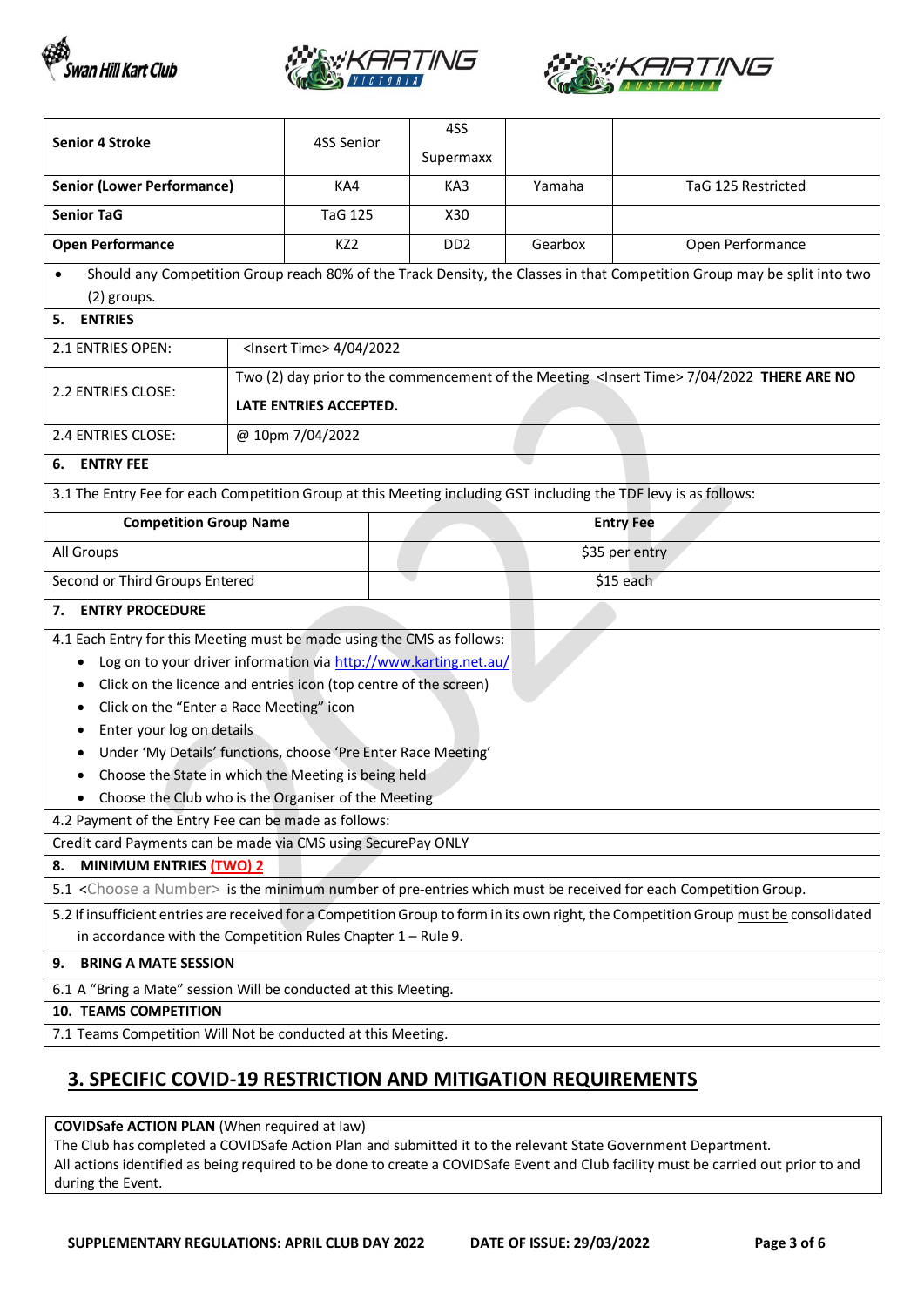





| 1.   | PERMITTED AND NON-PERMITTED PERSONS                                                                                                                               |  |  |  |  |  |  |  |
|------|-------------------------------------------------------------------------------------------------------------------------------------------------------------------|--|--|--|--|--|--|--|
|      | No person who has symptoms consistent with COVID-19 (this includes any fever, respiratory                                                                         |  |  |  |  |  |  |  |
| 1.1. | symptoms, shortness of breath, sore throat, cough, lack of smell or fatigue) is permitted to attend<br>the Circuit or participate in the Event.                   |  |  |  |  |  |  |  |
|      |                                                                                                                                                                   |  |  |  |  |  |  |  |
|      |                                                                                                                                                                   |  |  |  |  |  |  |  |
|      | Any person who starts to feel unwell or to exhibit symptoms of COVID-19 during the Event must                                                                     |  |  |  |  |  |  |  |
| 1.2. | immediately avoid contact with all persons at the Circuit and MUST IMMEDIATELY LEAVE the                                                                          |  |  |  |  |  |  |  |
|      | Circuit.                                                                                                                                                          |  |  |  |  |  |  |  |
|      |                                                                                                                                                                   |  |  |  |  |  |  |  |
|      | Note - The number chosen in 2.1 must not exceed the maximum number of people permitted to gather under State                                                      |  |  |  |  |  |  |  |
| 2.   | <b>Public Health Authority Orders/Directions/Regulations.</b>                                                                                                     |  |  |  |  |  |  |  |
|      | SOCIAL DISTANCING AND DENSITY REQUIRMENTS                                                                                                                         |  |  |  |  |  |  |  |
| 2.1. | Essential Karting Personnel and Permitted Persons are not permitted to gather in groups greater than 50 while in                                                  |  |  |  |  |  |  |  |
|      | attendance at the Event. (Delete if no limit on Group size by the State Government required)                                                                      |  |  |  |  |  |  |  |
| 2.2. | Government prescribed Social Distancing measures must always be observed.                                                                                         |  |  |  |  |  |  |  |
| 2.3. | The use by Permitted Persons of any indoor facilities is strictly limited by the Density Quotient of the room as included<br>in the Club's COVIDSafe Action Plan. |  |  |  |  |  |  |  |
| 2.4. | Food service provided at the Event must fully comply with<br>all<br>State Public<br>Health<br>Authority                                                           |  |  |  |  |  |  |  |
|      | Orders/Directions/Regulations.                                                                                                                                    |  |  |  |  |  |  |  |
|      | Hand Hygiene must be available at all food service outlets.<br>$\bullet$                                                                                          |  |  |  |  |  |  |  |
|      | Regular cleaning in accordance with the Club's COVIDSafe Action Plan MUST be carried out throughout the Event.<br>$\bullet$                                       |  |  |  |  |  |  |  |
| 3.   | <b>Check In Requirements</b>                                                                                                                                      |  |  |  |  |  |  |  |
|      | All Attendees MUST complete and submit the Karting Australia COVID-19 Declaration, or the compulsory State                                                        |  |  |  |  |  |  |  |
| 3.1  | Government issued QR Code Check-In (delete which is not relevant) upon arrival at the venue if required by the                                                    |  |  |  |  |  |  |  |
|      | <b>State or Federal Government.</b>                                                                                                                               |  |  |  |  |  |  |  |
| 4.   | HYGIENE FACILITIES - TOILET/WASHROOM FACILITIES and HAND SANITISER                                                                                                |  |  |  |  |  |  |  |
| 4.1  | The Club is required to provide facilities to ensure general and sensible hygiene practices are maintained.                                                       |  |  |  |  |  |  |  |
| 4.2  | Toilet and washroom facilities at the Circuit must be open and available for use.                                                                                 |  |  |  |  |  |  |  |
|      | Washroom facilities must be properly equipped with liquid soap, running water and either air hand driers or paper                                                 |  |  |  |  |  |  |  |
| 4.3  | towels.                                                                                                                                                           |  |  |  |  |  |  |  |
|      | The toilets and washroom facilities must be cleaned at least once during the day or as otherwise required in<br>$\bullet$                                         |  |  |  |  |  |  |  |
|      | accordance with the Club's COVIDSafe Action Plan                                                                                                                  |  |  |  |  |  |  |  |
|      | It is strongly recommended that Essential Karting Personnel and Permitted Persons bring their own supply of hand                                                  |  |  |  |  |  |  |  |
| 4.4  | sanitiser for use in accordance with government recommendations in addition to hand sanitiser that is supplied by the                                             |  |  |  |  |  |  |  |
|      | Club.                                                                                                                                                             |  |  |  |  |  |  |  |

### **4. COMPETITION**

| <b>FORMAT OF RACING - CLUB COMPETITION GROUPS</b> |                          |                                                                                                   |                                                         |   |        |   |  |
|---------------------------------------------------|--------------------------|---------------------------------------------------------------------------------------------------|---------------------------------------------------------|---|--------|---|--|
| 1.1                                               | Practice                 |                                                                                                   | 4 Practice session/s of 8:30am to 10:30am will be held. |   |        |   |  |
| 1.2                                               | Qualifying               | There Will Not be Timed Qualifying at this Event.                                                 |                                                         |   |        |   |  |
|                                                   |                          | If Timed Qualifying occurs (Order of Karts on the grid must be random - no high/low numbers)      |                                                         |   |        |   |  |
| 1.3                                               | <b>Heats &amp; Final</b> | The system of gridding will be in accordance with State Regulations - Club Competition Format No. |                                                         |   |        |   |  |
| <b>DISTANCES</b><br>2.                            |                          |                                                                                                   |                                                         |   |        |   |  |
| Heat 1                                            |                          | 8                                                                                                 | Heat 2                                                  | 8 | Heat 3 | 8 |  |
| Heat 4                                            |                          | N/A                                                                                               | Final                                                   | 8 |        |   |  |
| <b>ACCESS TO CIRCUIT</b><br>3.                    |                          |                                                                                                   |                                                         |   |        |   |  |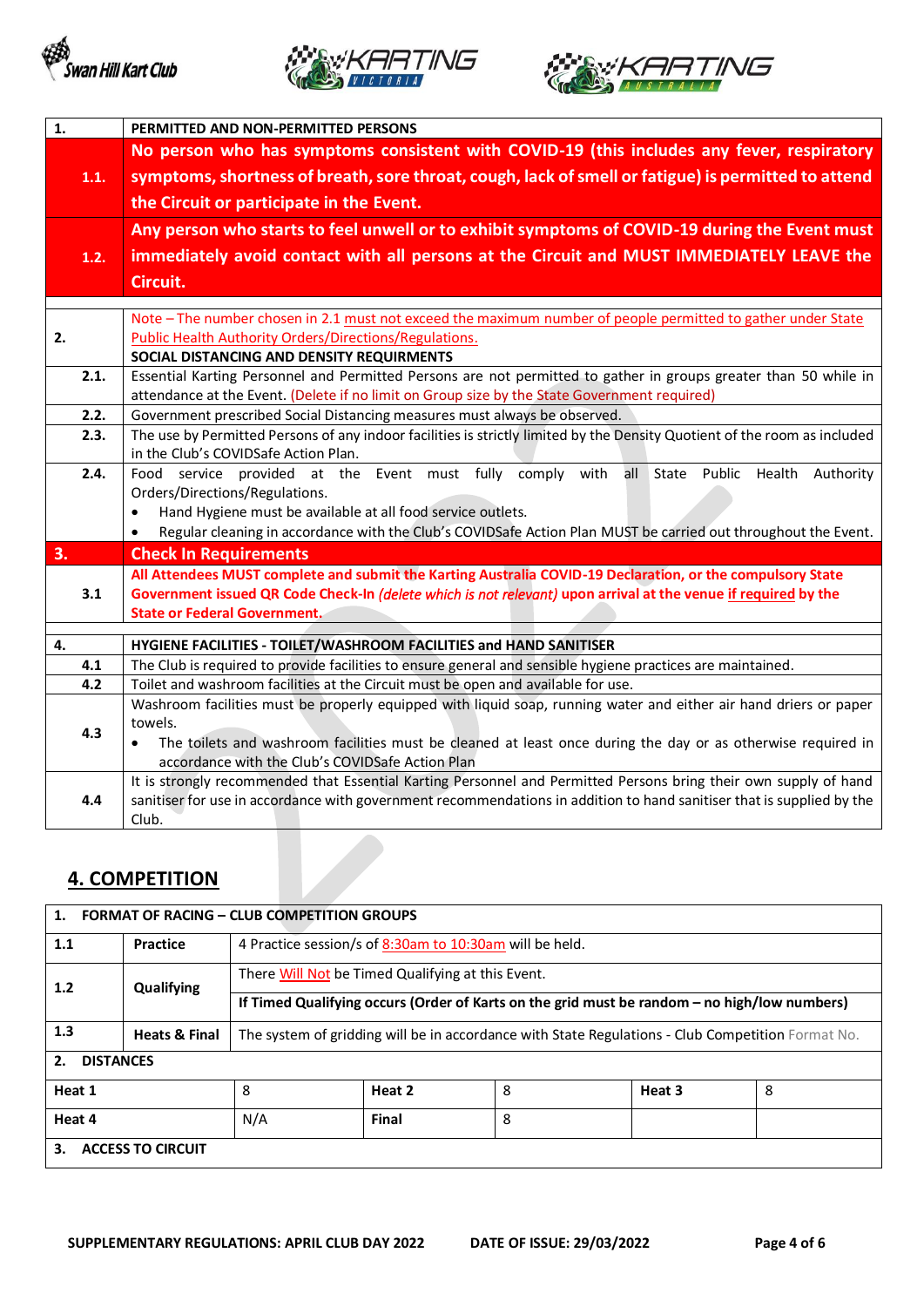





| 3.1                    | Competitors will be permitted to enter the Circuit from 8am on 13/02/2022                                                                                                                   |                              |  |  |  |  |
|------------------------|---------------------------------------------------------------------------------------------------------------------------------------------------------------------------------------------|------------------------------|--|--|--|--|
| 4.                     | <b>DRIVERS BRIEFING</b>                                                                                                                                                                     |                              |  |  |  |  |
| 4.1                    | Drivers Briefing notes will be advised in an electronic format OR over the PA system to all Competitors. Any                                                                                |                              |  |  |  |  |
|                        | questions should be directed to the Chief Steward prior to the start of Competition.                                                                                                        |                              |  |  |  |  |
| 5.                     | <b>SCRUTINEERING</b>                                                                                                                                                                        |                              |  |  |  |  |
|                        | All Competitors will be required to complete an electronic Scrutineering Form (Insert the link to the Scrutineering                                                                         |                              |  |  |  |  |
| 5.1                    | Form provided by KA) via a URL provided to them by the Host Club.                                                                                                                           |                              |  |  |  |  |
|                        | https://kartingaustralia.wufoo.com/forms/ka-scrutineering-record-swan-hill/                                                                                                                 |                              |  |  |  |  |
| 5.2                    | This form will be submitted to the Race Secretary in an electronic format.                                                                                                                  |                              |  |  |  |  |
| 5.3                    | Scrutineering Stickers will be available for collection from <lnsert location=""> between <lnsert time=""> and <lnsert< th=""></lnsert<></lnsert></lnsert>                                  |                              |  |  |  |  |
|                        | Time>                                                                                                                                                                                       |                              |  |  |  |  |
| 6. FUEL                |                                                                                                                                                                                             |                              |  |  |  |  |
| 6.1                    | PULP and E10 PULP are the only fuels permitted to be used at this Meeting.                                                                                                                  |                              |  |  |  |  |
| $6.2$                  | Control Fuel Will Not be used at this Meeting.                                                                                                                                              |                              |  |  |  |  |
| 6.3                    | Supply details for Control Fuel (if used) are: (Delete all of 6.3 a)-c) If Not Required)                                                                                                    |                              |  |  |  |  |
| a)                     | <insert brand="" fuel=""> fuel for use at this Meeting must be purchased from:</insert>                                                                                                     |                              |  |  |  |  |
|                        | <lnsert details="" of="" service="" station="" the=""> <lnsert address="" of="" service="" station="" the=""> <lnsert bowser="" numbers="" pump="" th="" to<=""></lnsert></lnsert></lnsert> |                              |  |  |  |  |
| b)                     | be used at the Service Station if applicable>                                                                                                                                               |                              |  |  |  |  |
| c)                     | Proof of purchase of the fuel must be retained and produced to the Chief Scrutineer or Fuel Tester if required.                                                                             |                              |  |  |  |  |
| 7.<br><b>TIMETABLE</b> |                                                                                                                                                                                             |                              |  |  |  |  |
| 7.1                    | SUNDAY and 13/02/2022                                                                                                                                                                       |                              |  |  |  |  |
|                        | <b>TIME</b>                                                                                                                                                                                 | <b>ACTIVITY</b>              |  |  |  |  |
| a)                     | 8am/8:30am                                                                                                                                                                                  | Gates open/Track gates opens |  |  |  |  |
| b)                     | <b>TBA</b>                                                                                                                                                                                  | <b>TBA Canteen</b>           |  |  |  |  |
| c)                     | 8am - 10:30am                                                                                                                                                                               | Practice                     |  |  |  |  |
| d)                     | 10:40am                                                                                                                                                                                     | Drivers Briefing over PA     |  |  |  |  |
| e)                     | At completion of drivers briefing                                                                                                                                                           | RACING - HEAT 1 & 2          |  |  |  |  |
|                        | <b>FOLLOWED BY</b>                                                                                                                                                                          | <b>LUNCH BREAK</b>           |  |  |  |  |
|                        | <b>FOLLOWED BY</b>                                                                                                                                                                          | RACING - HEAT 3 & FINALS     |  |  |  |  |
| 8.                     | <b>TROPHIES AND PRIZES</b>                                                                                                                                                                  |                              |  |  |  |  |
|                        | Medallions awarded first / second / third placegetters of each FORMED class                                                                                                                 |                              |  |  |  |  |
| 8.1                    | Race Results are based on 401 pts system with field +1 for DNF / Pts accumulate to End of Year Presentations                                                                                |                              |  |  |  |  |
|                        | There will be a gathering for a Presentation of Trophies and Prizes at the end of CompetitioOn in accordance with                                                                           |                              |  |  |  |  |
| 8.2                    | <b>Government Restrictions</b>                                                                                                                                                              |                              |  |  |  |  |